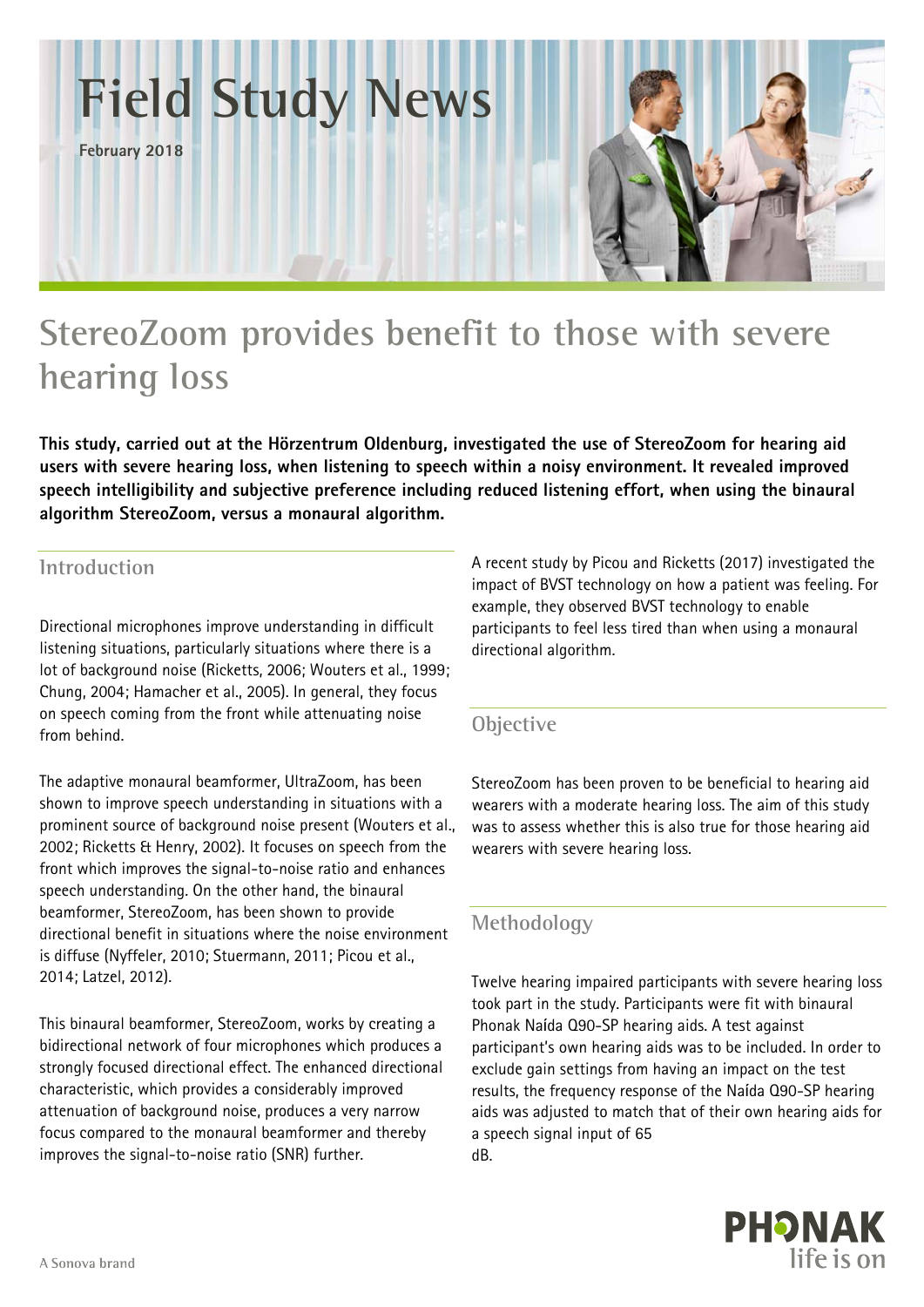The four test conditions can be seen in table 1.

| <b>Hearing</b> aids         | Directional          | Directional        |
|-----------------------------|----------------------|--------------------|
|                             | Microphone           | microphone         |
|                             |                      | functionality      |
| Own hearing aids Individual |                      | Unknown            |
| Naída Q90-SP                | Real Ear Sound (RES) | Omnidirectional    |
| Naída Q90-SP                | <b>UltraZoom</b>     | Monaural, adaptive |
| Naída Q90-SP                | StereoZoom           | Binaural, static   |

**Table 1. The four test conditions used for the directional microphone evaluation** 

Speech intelligibility of the directional microphone was assessed using the Oldenburger Satztest (OLSA), a speech-innoise sentence test. Subjects heard sentences consisting of five words (open set) in the presence of background noise (Wagener & Brand, 2005). Subjects were asked to repeat what they heard and they were scored on the number of words which they repeated correctly. The subject was seated at the center of a circle of loudspeakers (figure 1), facing the speaker at 0° azimuth. The OLSA speech material was presented from this speaker, whilst street noise was presented from all other loudspeakers. Speech levels were adaptive whereas noise levels were constant at 65 dB (A). This produced Speech Reception Thresholds (SRT) (i.e. the signal-to-noise ratio with which 50% of all words are correctly understood) for all subjects using all four directional microphones.



**Figure 1. The test setup for the OLSA measurement during the directional microphone evaluation. Speakers labelled with S indicate the direction from which the speech material was coming from. Speakers labelled with N indicate from where noise was coming from.** 

Participants then carried out a subjective assessment of the directional microphones. For this, their own hearing aids were omitted from the test so that they did not have to switch hearing aids. They walked around a busy cafeteria

with a tester, who faced the participant and spoke with them in order for the participant to try out the three directional microphone settings of the Naίda Q hearing aids, via pressing the program change button. They then returned to the laboratory, where they filled out a questionnaire which had been designed specifically for this study. The questionnaire requested the participant to compare a program against another program on a scale of -5 to +5 for seven different categories (overall loudness, loudness of speech, speech perception, listening effort, loudness of noise, sound quality of speech and overall impression). A score of 0 meant that they rated the programs as equal to one another for that particular category. A score of -5 or +5 meant that they rated one of the programs to be much better than the other one. Following this, the participants went with the tester out onto a busy street where they again tested out the three different programs, before returning to the laboratory to complete the questionnaire again.

#### **Results**

The speech intelligibility results (OLSA measurement) for the directional microphone evaluation can be found in figure 2. Both directional microphones were found to provide an improvement of more than 2 dB in Speech Reception Threshold (SRT) compared to the RES setting and to the participants' own hearing aids. This was found to be statistically significant ( $p < 0.01$ ). There was an improvement in SRT of 0.4 dB between UltraZoom and StereoZoom (not significant).



**Figure 2. SRT for the four directional microphone conditions. UZ = UltraZoom, SZ = StereoZoom. \*\* = significantly different.** 

Figure 3 shows the results of the questionnaire based on when participants were in a cafeteria and tried out the different directional microphones. StereoZoom was rated better for all categories in comparison to both UltraZoom and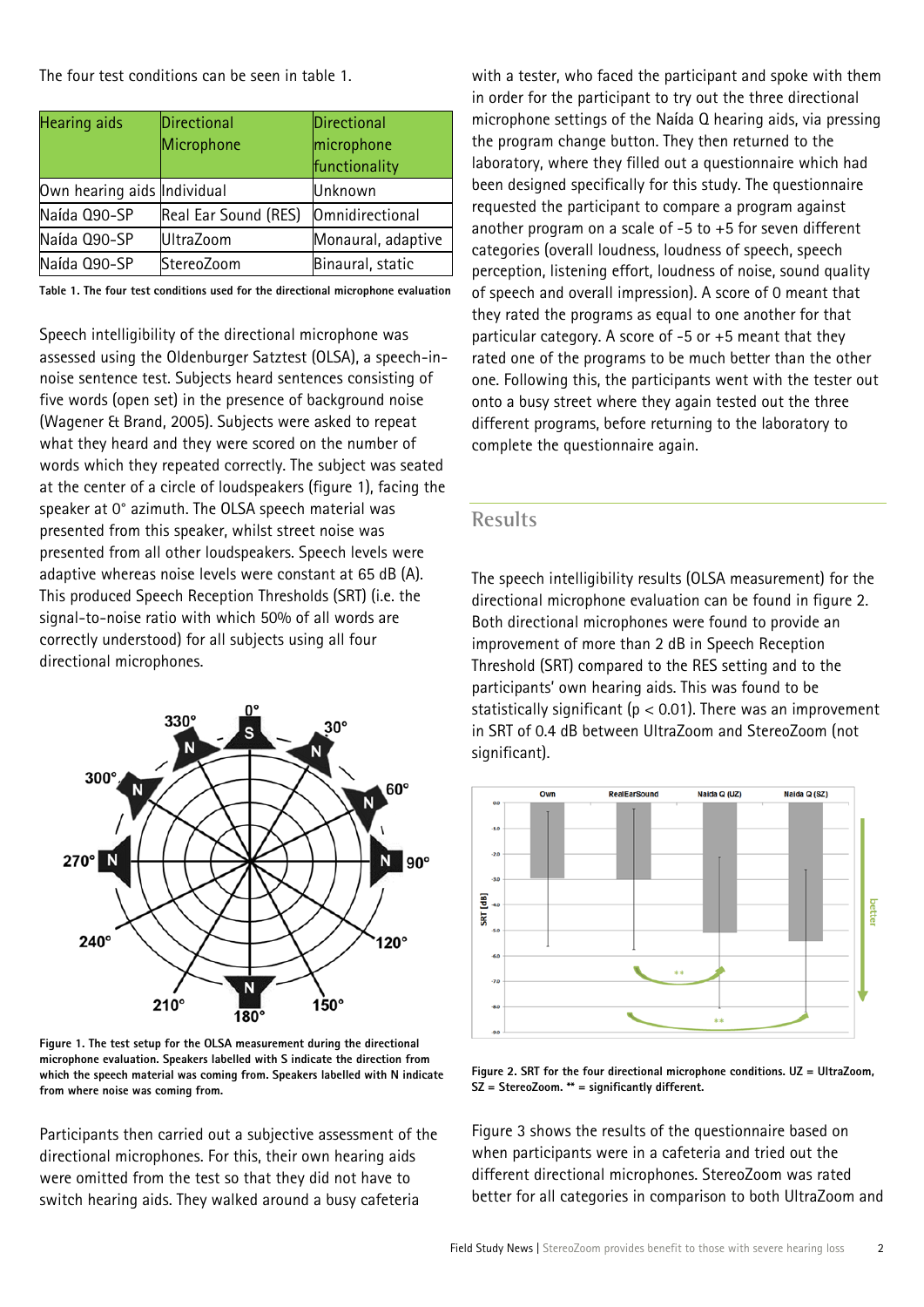RES. StereoZoom was rated significantly better than UltraZoom for listening effort, overall loudness, loudness of noise and overall impression. The finding of reduced listening effort aligns with the findings of Picou and Ricketts, 2017 where participants felt less tired when using BVST technology than when using a monaural directional algorithm.



**Figure 3. Results of the questionnaire for the cafeteria situation. Statistically significant results are marked with an asterisk (\* p = 0.05, \*\* p = 0.01)** 

Figure 4 shows the results of the questionnaire based on when participants were listening to a talker who was facing them while on a busy street. The results show that StereoZoom was clearly preferred over RES for all categories. Many participants commented that with StereoZoom, there was better suppression of background noise and that speech was clearer. Results also show that StereoZoom was slightly preferred over UltraZoom when on a busy street but the differences were not as big as for the cafeteria situation and were not significant.





#### **Conclusion**

Binaural Voice Stream Technology, streaming full bandwidth audio from one hearing aid to the other, has been proven to be beneficial to hearing aid users with mild-moderate hearing loss. This study confirms that the BVST algorithm – StereoZoom is also beneficial, to hearing aid users, with severe hearing loss. The benefit is found to be significant for both objective and subjective measures.

Objective measures showed that speech intelligibility improved significantly with use of a directional microphone in noisy conditions. Further improvements were noted when this directional microphone was binaural, although the difference was non-significant.

Subjective measures also found that use of a binaural algorithm led to improved perception in a range of dimensions, such as listening effort.

#### **References**

Chung, K., (2004). Challenges and Recent Developments in Hearing Aids. Part I. Speech Understanding in noise, microphone technologies and noise reduction algorithms. Trends in amplification, 8(3), 83-124.

Hamacher, V., Eggers, J., Fischer, E., Kornagel, U., Puder, H., Rass, U. (2005). Signal Processing in High-End Hearing Aids: State of the Art, Challenges, and Future Trends EURASIP. Journal of Applied Signal Processing*,* 18, 2915–2929.

Latzel, M. (2012). Binaural VoiceStream Technology™ – Intelligent binaural algorithms to improve speech understanding. Phonak Insight, retrieved from www.phonakpro.com/evidence

Nyffeler, M. (2010). StereoZoom - Improvements with directional microphones. Field Study News, retrieved from www.phonakpro.com/evidence

Picou, E. M., Aspell, E., Ricketts, T. A. (2014). Potential benefits and limitations of directional processing in hearing aids. Ear and Hearing, 35(3), 339-352.

Picou, E. M., Moore, T. M. & Ricketts, T. A. (2017). The Effects of Directional Processing on Objective and Subjective Listening Effort. Journal of speech, language and hearing research, 60, 199-211.